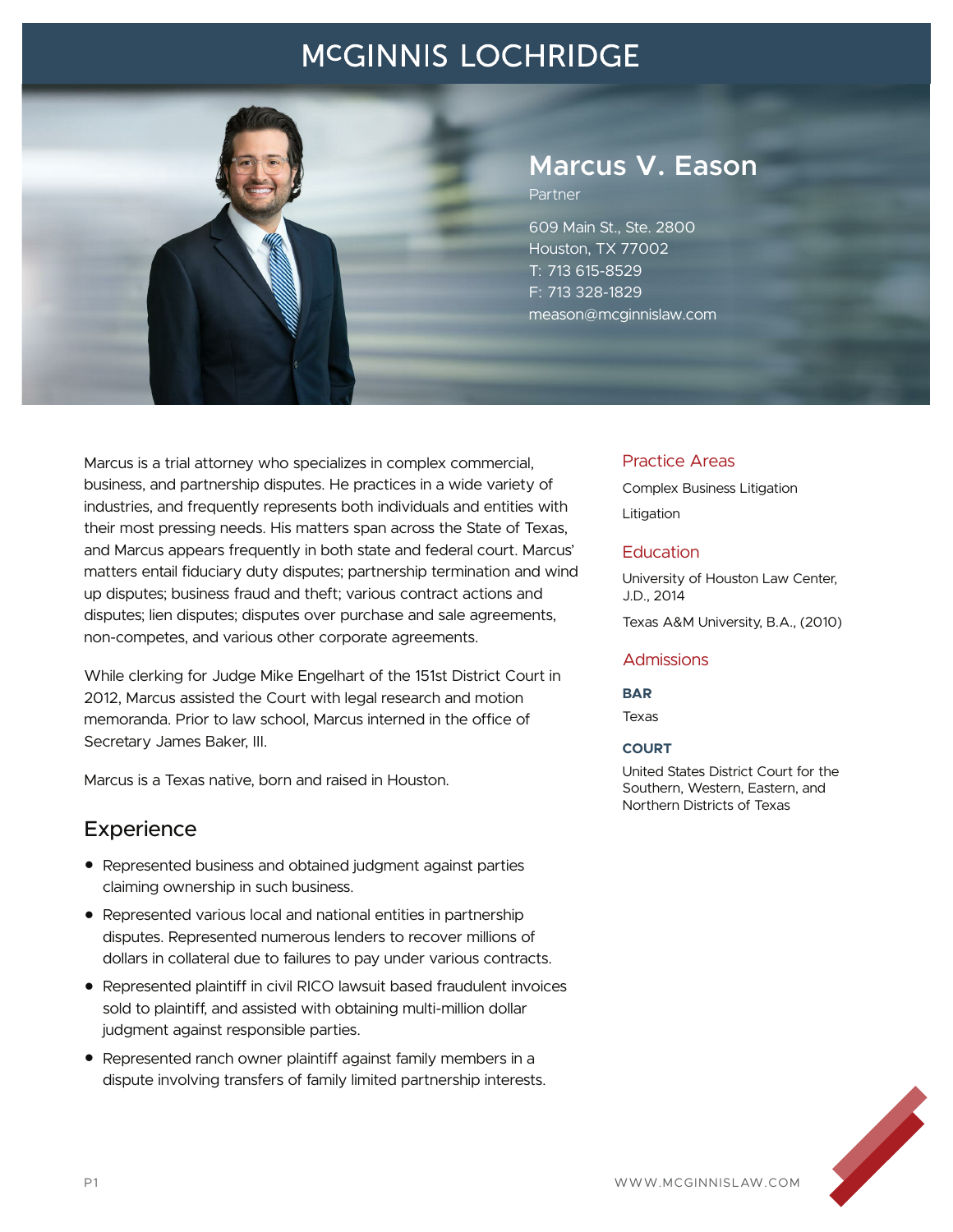## **MCGINNIS LOCHRIDGE**

### **Marcus V. Eason**

Judgment entered rescinding transfers and restoring ownership of the ranch and business to plaintiff.

● Represented executor and sole beneficiary in will contest matter where adoption by estoppel was alleged by putative adoptee. The case settled after jury selection.

### News

The Best Lawyers in America 2022 Recognizes 18 McGinnis Lochridge Attorneys August 19, 2021

McGinnis Lochridge Elevates Four to Partner January 4, 2021

The Best Lawyers in America 2021 Names William H. Daniel as 'Lawyer of the Year,' Recognizes 18 McGinnis Lochridge Attorneys August 20, 2020

Appellate Court Holds that Landowner's "Course of Dealing" Leads to Waiver July 31, 2018

McGinnis Lochridge Expands with New Talent in Austin and Houston October 4, 2016

## Publications

Producers Edge Vol. 4 Issue 1 04.08.2022

Supreme Court of Texas Approves Amendment to Rule 106 Allowing Substituted Service via Social Media August 21, 2020

Co-Author, *A Survey of Depth Severance Issues and Related Drafting Considerations*, 63 Rocky Mt. Min. L. Inst. 30-1

July 2017

Co-Author, *Fee Agreements and Engagement Letters* October 27, 2017

Co-Author, Discussion of Selected Federal Court Jurisdiction Issues in Oil and Gas Disputes March 10, 2017